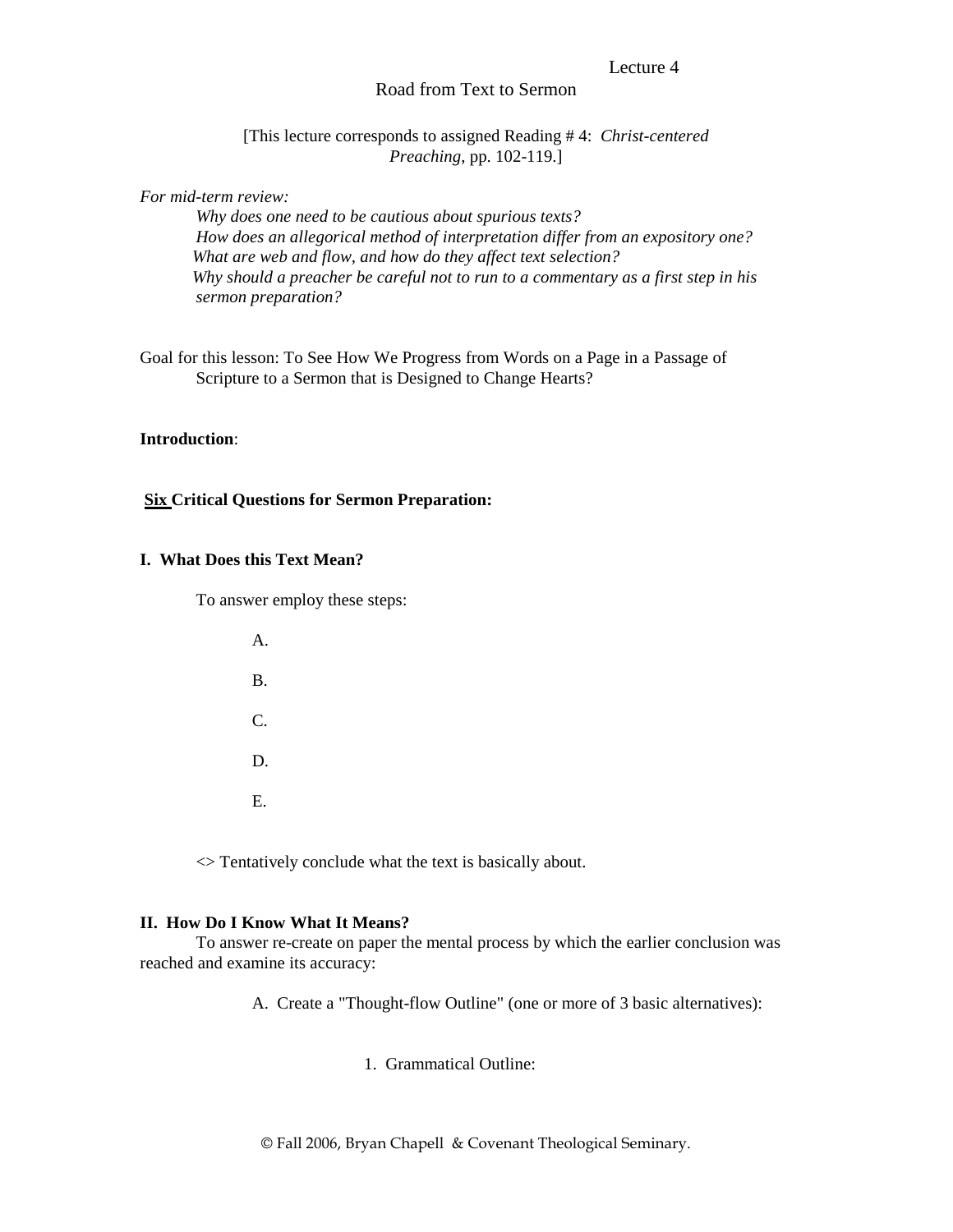2. Mechanical Layout:

3. Conceptual Outline:

Notes:  $\leq$ Comments and observations may also be listed to the side of each of these outlines as your study proceeds.

 <>The larger the "expository unit" the more appropriate the latter alternatives for outlining listed above.

 <> In creating such "outlines for study of a passage" which are known as "Exegetical Outlines" it is advisable to identify which verses correspond to which outline components by incorporating verse numbers into the outline.

 B. Use the development of the "Thought-flow Outline" to lead you into and through an in-depth study of:

 1. 2. 3.

# **III. What Concerns Caused This Text to Be Written?**

A. To answer requires study of:

 1. 2. 3.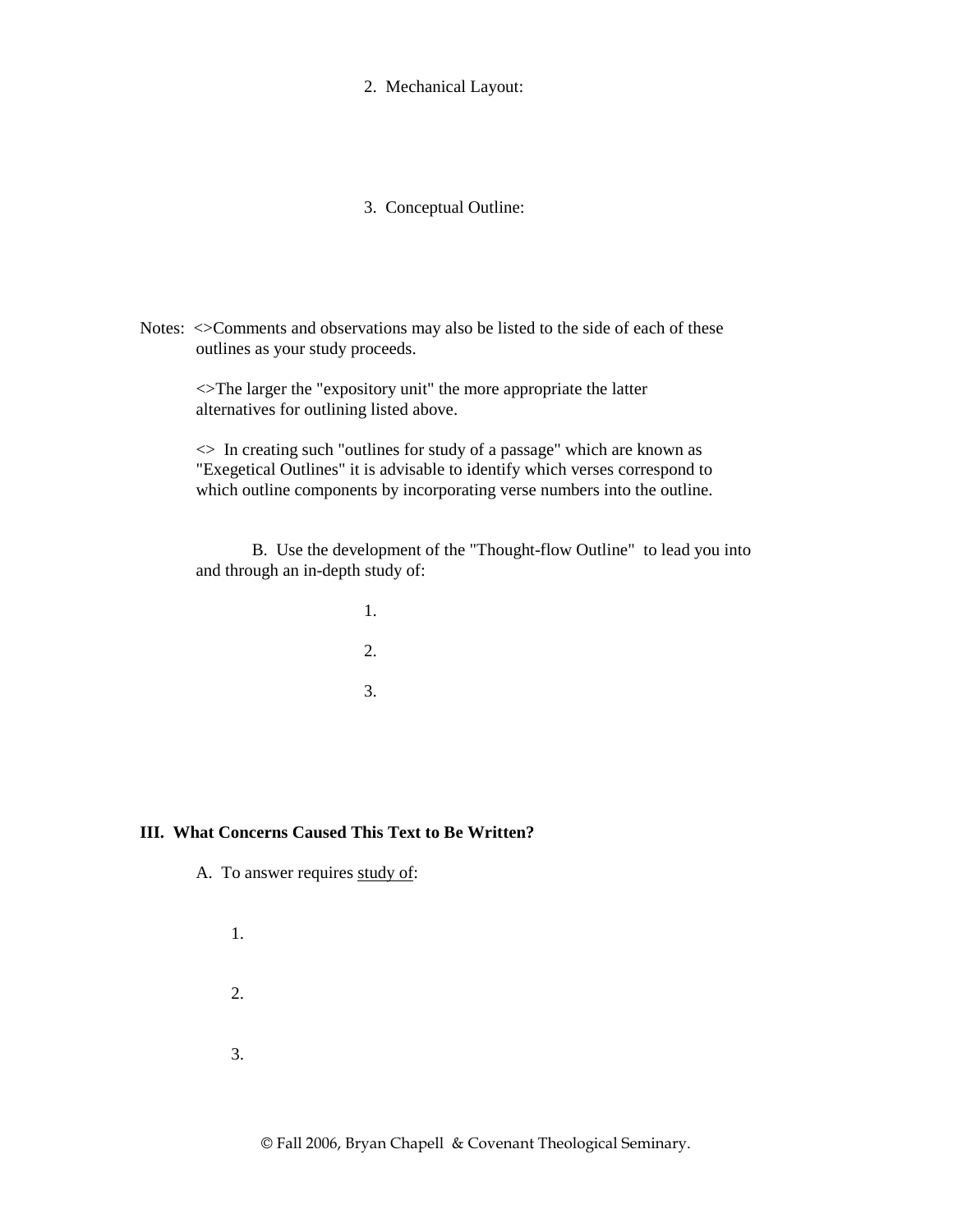B. To answer also requires remembering:

**E** E **C C T U R E**  To this point you have only a lecture: ----------------------------------------------------------

**L** 

 $\Lambda$ 

From this point a lecture becomes a sermon:

| IV. What Do <u>We</u> Share in Common with:          |          |  |
|------------------------------------------------------|----------|--|
|                                                      |          |  |
| A. Those Whom the Text Was Written?                  | E        |  |
| $-0r-$                                               | R        |  |
| B. Those (the one) ______ Whom the Text Was Written? | M        |  |
|                                                      | $\Omega$ |  |
| $\Diamond$ To answer identify the __________.        |          |  |

 $\mathcal{L} = \{ \mathcal{L} \in \mathcal{L} \mid \mathcal{L} \in \mathcal{L} \}$  . The contract of  $\mathcal{L} = \{ \mathcal{L} \mid \mathcal{L} \in \mathcal{L} \}$ 

Biblical teaching does not primarily point to others—it points to …

(cf. I Cor. 10: 13)

 Good preaching does not merely \_\_\_\_\_\_\_\_\_\_\_ the information in a text (or the truths about a doctrine), it  $\frac{1}{\sqrt{2\pi}}$  how a F.C.F. of the passage touches and characterizes our lives.

# **V. How Should We Respond to the Truths of Scripture? (What Difference Does it Make for Me?)**

To answer you must look:

This is the "turn key" and makes the following sermons, sermons!

© Fall 2006, Bryan Chapell & Covenant Theological Seminary.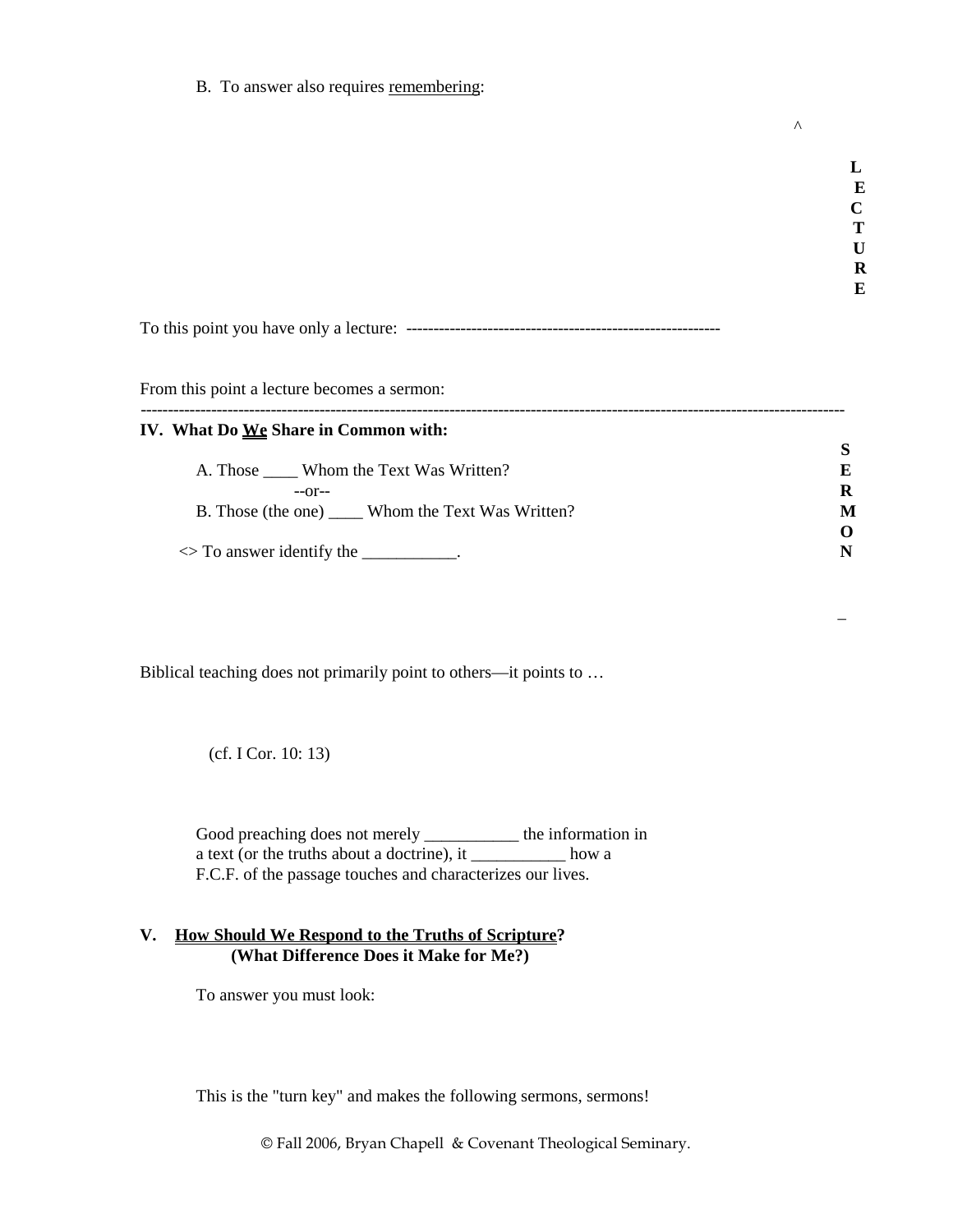|                 | <b>Truth Principle</b>                      |
|-----------------|---------------------------------------------|
| II Sam 12:7     | Nathan's account of rich man stealing       |
|                 | lamb.                                       |
| Matt. 6:28 - 30 | Behold the lilies of the field. They        |
|                 | toil not neither do they spin. Yet even     |
|                 | Solomon in all his glory was not arrayed    |
|                 | like one of these. If God so clothes the    |
|                 | grass of the field which today is and       |
|                 | tomorrow is cast into the fire, will he not |
|                 | much more clothe you?                       |
| Joshua 24:15    | Recounting of Israel's redemptive           |
|                 | history.                                    |

### **<> Good Sermons Always Answer these Questions:**

**1. 1. 2. 2. 3. 3.** 

# **Caution: The Exegetical Outline is not the Homiletical Outline**

**What it Means to You** 

# **VI. What is the Most Effective Way I Can Communicate the Content and Application of the Text?**

To answer we must:

- A. Use Organizational Tools:
	- 1. Collection:
	- 2. Subordination:
	- 3. Simplification:
		- <> The seminarian error
		- <> The over-reaction error: k-i-s-s
		- <> A balanced view: